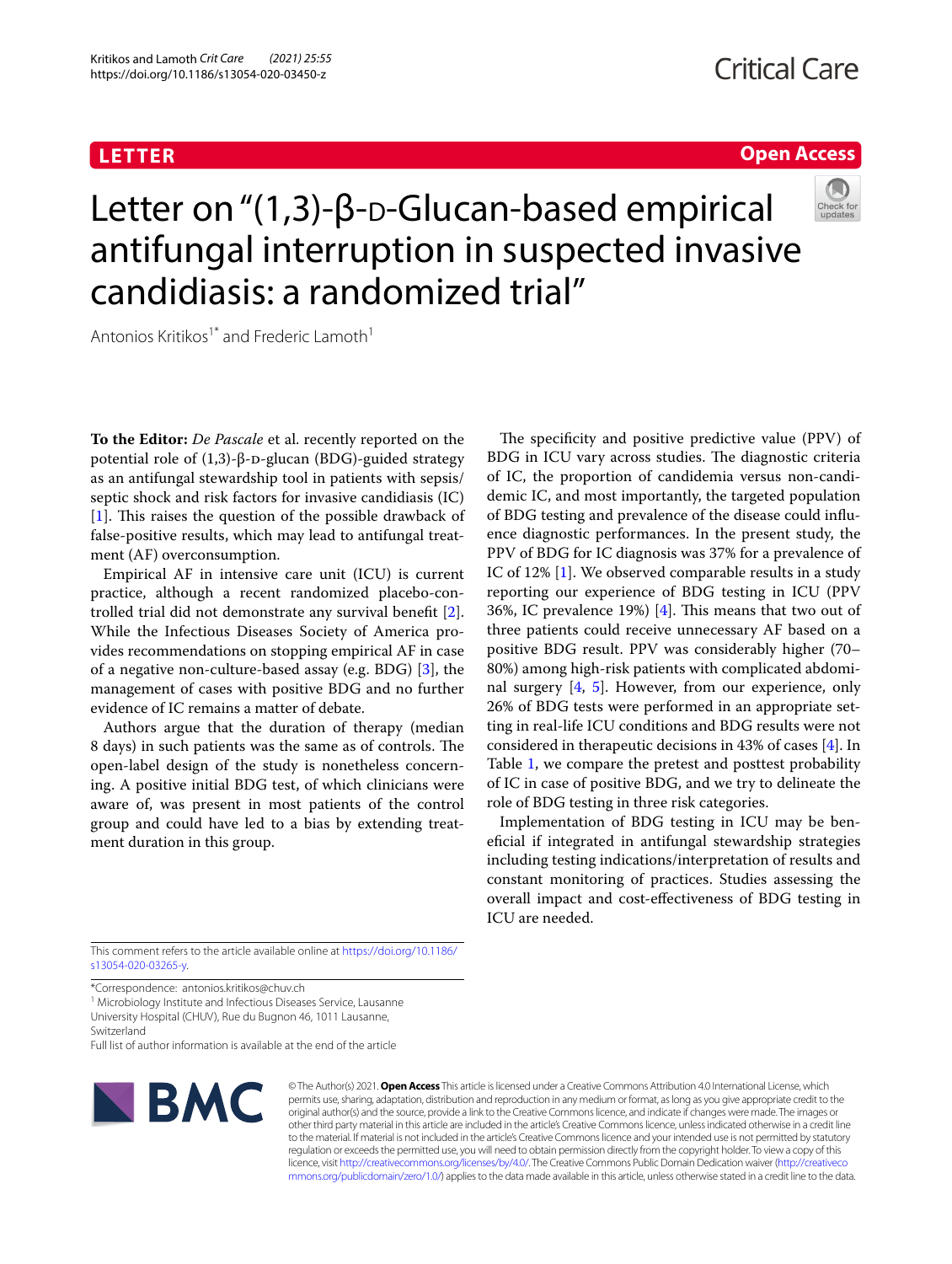|  | . Page |  |
|--|--------|--|
|  |        |  |

| <b>Clinical setting</b>                          | ТC<br>prevalence<br>(pretest<br>probability) | <b>BDG PPV<sup>b</sup></b><br>(posttest)<br>probability) | Role/impact of BDG <sup>c</sup> | Management of positive BDG results <sup>d</sup>                                                                                                                                                                                                                                                      |
|--------------------------------------------------|----------------------------------------------|----------------------------------------------------------|---------------------------------|------------------------------------------------------------------------------------------------------------------------------------------------------------------------------------------------------------------------------------------------------------------------------------------------------|
| CS < 3/CCl < 0.5                                 | < 10%                                        | $< 20\%$                                                 | No                              | Consider stop AF if negative cultures (whatever BDG results)                                                                                                                                                                                                                                         |
| CS > 3/CCl > 0.5                                 | $10 - 20%$                                   | $20 - 40%$                                               | Moderate                        | Consider stop AF or short AF therapy (5-7 days) if negative cultures and<br>no suspected/documented uncontrolled source of infection<br>Consider AF continuation (treat-like IC) in specific situations, e.g. sus-<br>pected/documented uncontrolled source of infection and no culture<br>available |
| Complicated<br>abdominal<br>surgery <sup>a</sup> | $30 - 40%$                                   | $50 - 70%$                                               | Yes                             | Consider AF continuation (treat-like IC)                                                                                                                                                                                                                                                             |

<span id="page-1-0"></span>**Table 1 Empirical antifungal therapy initiated for patients with severe sepsis despite broad-spectrum antibiotics or septic shock: management of positive BDG results in the absence of formal IC documentation**

 $^a$  (i) Anastomotic leakage, (ii) recurrent gastrointestinal perforation or severe necrotising pancreatitis, (iii) recent abdominal surgery (<7 days) and total parenteral nutrition and ongoing broad-spectrum antibiotic [[4,](#page-2-3) [5](#page-2-4)]

b BDG PPV calculated according to IC prevalence for a specificity of 70-80%

 $c$  Assessment of the role of BDG takes into consideration a turnaround time for BDG results of 2-3 days (similar to culture in real laboratory workflow conditions)

<sup>d</sup> The negative predictive value of BDG is considered as > 90% in all settings, and AF interruption should be considered in all cases if negative BDG

# **Authors' response**

Salvatore Lucio Cutuli<sup>2</sup>, Gennaro De Pascale<sup>2,3,8\*</sup>, Domenico Luca Grieco<sup>2</sup>, Maurizio Sanguinetti<sup>4,5</sup>, Brunella Posteraro<sup>6,7</sup> and Massimo Antonelli<sup>2,3</sup>

\*Correspondence: gennaro.depascalemd@gmail.com

<sup>2</sup> Dipartimento di Scienze dell'Emergenza, Anestesiologiche e della Rianimazione, Fondazione Policlinico Universitario Agostino Gemelli IRCCS, Largo A. Gemelli 8, 00168 Rome, Italy.<br><sup>3</sup> Istituto di Anestesia e Rianimazione, Università Cattolica del Sacro Cuore,

Largo F. Vito 1, 00168 Rome, Italy.<br><sup>4</sup> Istituto di Microbiologia, Università Cattolica del Sacro Cuore, Largo F.

Vito 1, 00168 Rome, Italy.<br><sup>5</sup> Dipartimento di Scienze di Laboratorio e Infettivologiche, UOC di

Microbiologia, Fondazione Policlinico Universitario A. Gemelli IRCCS, Largo A. Gemelli 8, 00168 Rome, Italy.<br><sup>6</sup> Dipartimento Di Scienze Gastroenterologiche, Endocrino-Metaboliche

e Nefro-Urologiche, Fondazione Policlinico Universitario A. Gemelli IRCCS, Largo A. Gemelli 8, 00168 Rome, Italy.<br><sup>7</sup> Istituto di Patologia Medica e Semeiotica Medica, Università Cattolica

del Sacro Cuore, Largo F. Vito 1, 00168 Rome, Italy.<br><sup>8</sup> Fondazione Policlinico A. Gemelli IRCCS - Università Cattolica del Sacro

Cuore, Largo A. Gemelli 8, 00168 Rome, Italy.

# To the Editor,

the concerns of Drs Kritikos and Lamoth [\[6](#page-2-5)], raised by the risk of inappropriate exposure to empirical antifungal therapy in patients with suspected invasive candidiasis (IC), are well known to the scientifc community and have been discussed in detail by recent papers [[7,](#page-2-6) [8](#page-2-7)]. In the light of this view, we designed a randomized controlled trial [\[1](#page-2-0)] and verifed the hypothesis that (1,3)-β-D glucan (BDG)-based strategy efficiently limits the exposure of critically ill patients at high risk of IC to inappropriate antifungal therapy. However, we are fully aware that pretest likelihood of IC may impact on BDG results [[8\]](#page-2-7), and such concept should be considered by the physician in order to prevent therapeutic choices that, otherwise, may appear de-personalised and not oriented to patient's characteristics. Accordingly, this concept represents the most clinically sound explanation of the duration of empirical antifungal therapy among controls, in which 45.5% of participants were surgical patients, that are known to be a population at signifcant risk of IC [[7\]](#page-2-6). For this reason, they received empirical antifungal therapy until the suspicion of IC was denied by culturebased test, regardless of baseline BDG. Uneventfully, in our trial, false-positive BDG results implied a per-protocol duration of empirical antifungal therapy until it was below 80 pg/ml, which could have been even shorter when considering the pretest likelihood of IC in a daily clinical frame. Although Drs Kritikos and Lamoth [\[6](#page-2-5)] argued against the use of antifungals in unconfrmed (thus suspected) IC, we would like to remind that the burden of time-limited exposure to such therapy may be considered negligible compared to the lethality of delayed treatments when IC occurs [\[7](#page-2-6)]. To conclude, BDG-based strategy reduces the risk of inappropriate exposure to empiric antifungal therapy in severe critically ill patients with suspected ICI. Moreover, BDG clinical performance may be even improved by concurrent and integrated use of biomarkers (e.g. procalcitonin, mannan and anti-mannan serum assays  $[1, 7, 8]$  $[1, 7, 8]$  $[1, 7, 8]$  $[1, 7, 8]$  $[1, 7, 8]$  $[1, 7, 8]$ , in order to provide a prompt and objective diagnosis of IC, thus orienting the clinical management of this life-threatening clinical condition.

## **Abbreviations**

BDG: (1,3)-β-D-Glucan; IC: Invasive candidiasis; AF: Antifungal treatment; ICU: Intensive care unit; IAC: Intra-abdominal candidiasis; PPV: Positive predictive value.

### **Acknowledgements**

Not applicable.